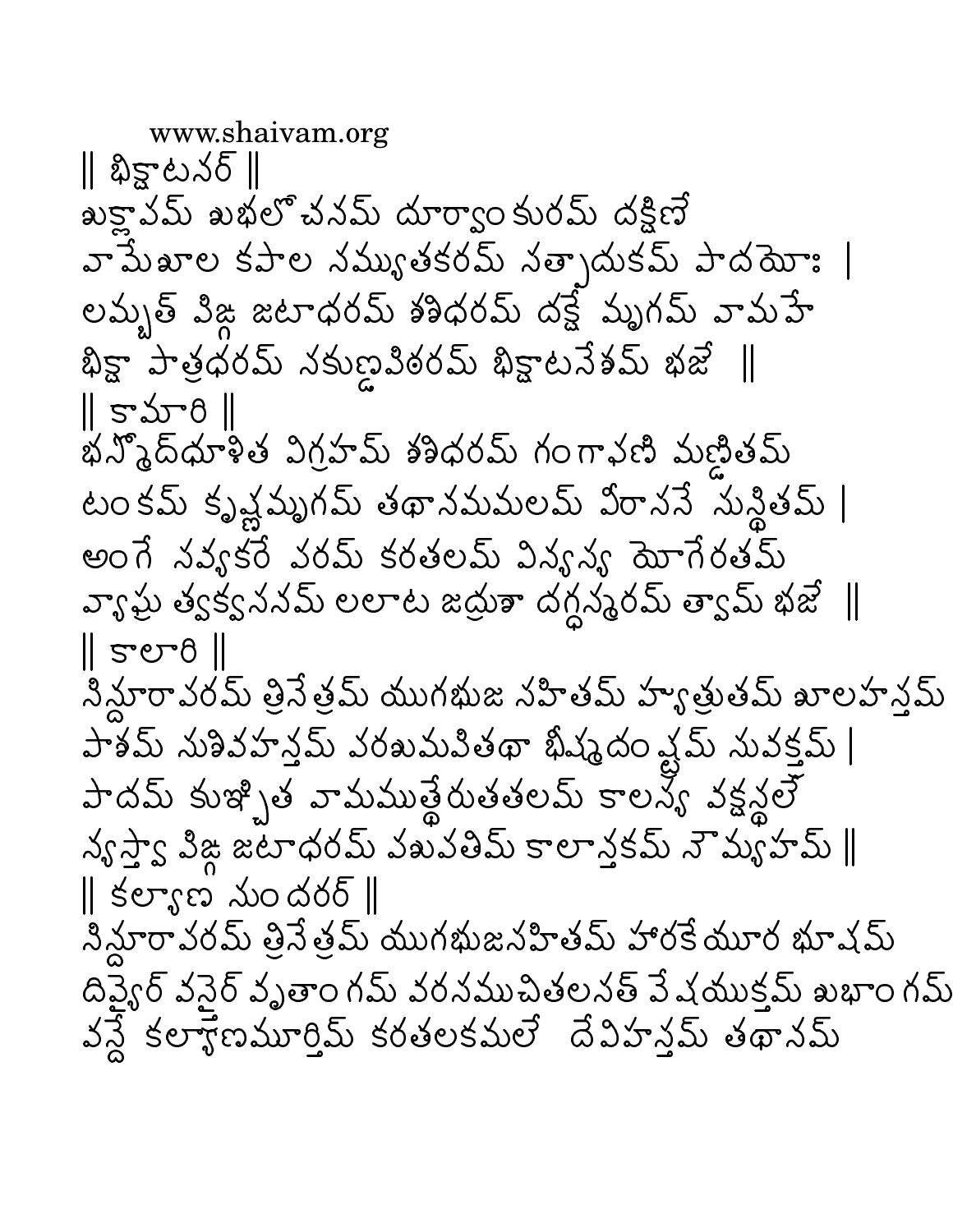హస్తే టంకమ్ మృగఞ్ప తతతమధవరమ్ బద్దగం గేన్దు చూడమ్ || || ఋషభారూఢర్ || నవ్యేస్యాత్ వక్రదణ్రాన్యిత కటక కరమ్ గొవతేః వృష్ణ నం న్థమ్ వామస్యార్తమ్ నదక్షమ్ వరకరముగళే టం క కృశ్లమ్ తథానమ్ | ఫాలస్థాక్టమ్ వ్రనన్నమ్ త్రినయన నహితమ్ బద్ధ వేణీ కిరీటమ్ వా పేు గౌర్యా న పేుతమ్ నమత ఖభకరమ్ తం వృషారూఢమీశమ్ ∥  $\parallel$  చంద్ర శేఖరర్ $\parallel$ అభయ వరద హనమ్ నౌమ్య శృంగార భావమ్ వివుల వదన నేత్రమ్ చన్ద బింబాంగ మౌళిమ్ | ఋజుతను నమపాదస్థానకమ్ విద్రుమావమ్ హరిణ వరఖ పాణిమ్ వద్మవీఠొ వరిన్డమ్ || ∥ ఉమా మహేశ్వరర్ ∥ ధవళావ నుఖానన నన్ని హితమ్ వ్బుగ డింబక టంక వరాభయదమ్  $|$ నుముఖమ్ వరముత్చలధృక్ వరదమ్ ఉమయా నహితమ్ ప్రణమామి భవమ్ || || నటరాజర్ || పకాన్యన్తు చతుర్భుజమ్ త్రినయనమ్ వామేతు ధుర్ధూరకమ్ చన్లమ్ వత్ర శిఖి వ్రసారిత కరమ్ చొర్ద్యమ్ వదమ్ కుఇ్బితమ్ | నవ్యే న్వస్తిక కుణ్ణలమ్ డమరుకమ్ గంగాభమే పివ్రదమ్ వన్దే కీర్లజటమ్ నటే శమనిశమ్ హ్యవస్మార దే హేన్డితమ్ ||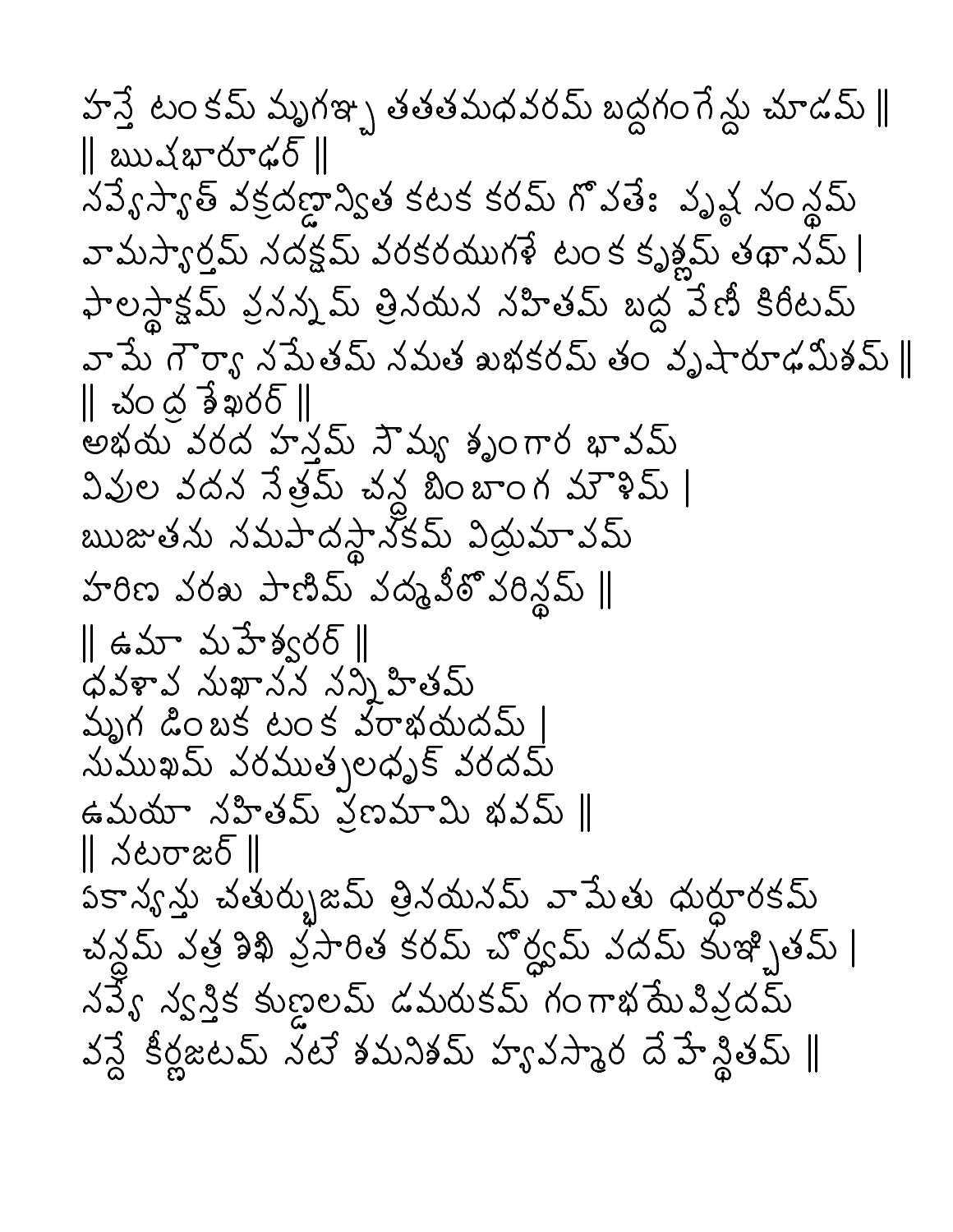|| မို့သွ်တ္ မွ || రక్తావమ్ వరివూర్ణ చన్దవదనమ్ కృష్ణమ్ మృగమ్ కార్ముకమ్ వామే నవ్యకరే శరఞ్చ తథతమ్ టంకఞ్న దేవ్యాయుతమ్ | గంగాచన్ల కలాధరమ్ హరివిరిఞ్భాద్యెన్నదా నేవితమ్ హానైర్ధగ్గ పురత్రయమ్ త్రిభువనాధిశమ్ వురారిమ్ భజే ॥ || జలనరారి || రకావమ్ ఉగ్ర గమనమ్ త్రికిలో చనాభయమ్ టం కాని కృష్ణ మృగ చావ నుశోభి హన్తమ్ | భూమిన్ల చక్ర ధరణోద్ద జలన్దరన్య కణైగ్న మాభజ జలన్థర హరన్వరూవమ్ ||  $\parallel$   $\Delta$  $\sim$  30 $\pi$ <sup>8</sup> $\parallel$ న్డిత్వా హన్తి శిరన్త దక్షచరణమ్ వామాంగ క్షోతృదమ్ పుచ్చొర్తానృత చర్మ ఉద్ధృతకరమ్ ఖాలాని శరుజ్లోజ్యలమ్ | టం కమ్ కృష్ణమ్ ధరమ్ వరకరమ్ భిష్మాననేన్లు ప్రభమ్ వా మో మా తి భ యో ను<sub>త్తి</sub> మతయుతమ్ నూ చా్ళట్య హన్లమ్ హరమ్ ∥ ∥ కరాళర్ ∥ చతుర్భుజమ్ త్రినేత్రఞ్భ జటామకుట నమ్యుతమ్ దక్షిణే ఖడ్గబాణఞ్నవామే చావ గదాధరమ్ | దమ్షా కరాళ వదనమ్ ఖీమమ్ ఖైరవ గర్హితమ్ భద్రకాళి నమయుక్షమ్ కరాళమ్ హృది భావయే ∥ ∥ శఙౖర నారాయణర్ ∥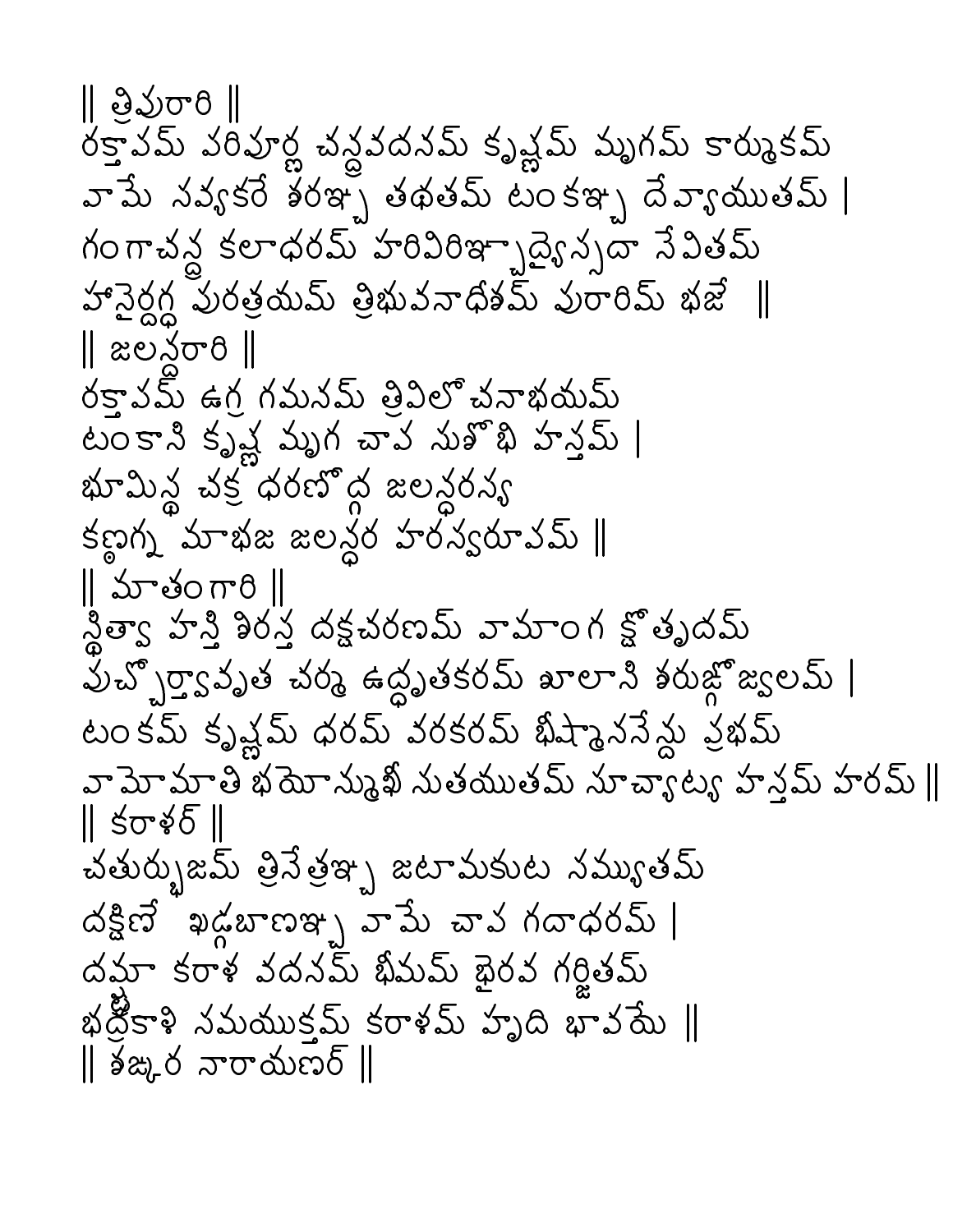నవ్యాంగే విదృమావమ్ శశిధర మకుటమ్ భన్మరుద్రాక్ట భూషమ్ వామాం గే శ్యామలావమ్ మణిమకుటయుతమ్ వీతవస్తాది శొభమ్ | నవ్యే టంకాభయమ్ స్యాతితర కరయుగే శంఖ కౌమోదకీ చ కిం చిల్లలాట నేత్రమ్ హరిహరవవుషమ్ నంతతమ్ నౌమి శంభుమ్ || ∥ అర్ధ వారీశ్వరర్ ∥ పుస్త్చిరూవధరమ్ తనౌశశి జటా టంకారుణావమ్ వణిమ్ వ్యాఘ్ర త్వక్వననమ్ వ్రకొవ్ల వృషభమ్ వక్రాం ఘ్రికమ్ దక్షిణే వామే శ్యామల వరోత్సలాలకకుచ క్షౌమర్జు పాదాంబుజమ్ ద్హేమ విభూషణాతి రుచిరమ్ వందే అర్ధనారిశ్వరమ్ || || కిరాతర్ || కృష్ణాం గమ్ ద్విభుజమ్ ధనుచ్చరధరమ్ ముత్తాలకమ్ నున్థితమ్ క్రూరాక్షిద్వయ నమ్యుతమ్ వివులనత్వక్షమ్ హ్యారోవిన్హృతమ్ | శీర్షే , పిం ఛధరమ్ నుగన్ద కునుమమ్ శార్దూల చర్మామ్భరమ్ బద్ద వ్యాళ విరాజితోధరమహమ్ ధ్యా యేత్ కిరాతమ్ హరమ్ ∥  $\parallel$  కంకాళర్  $\parallel$ రక్తావమ్ స్మితవక్తమ్ ఇన్లుమకుటమ్ వామేతు దొర్దణకే త్యక్లమ్ వేదకరాం బుజమ్ నదధృతే: కంకాళ విణాధరమ్ | నప్యే యష్టిధరమ్ వరే డమరుకమ్ నవ్యావనవ్య క్రమాత్ టం కమ్ కృష్ణమృగమ్ కం కాళదేవమ్ భజే ||  $\parallel$  చణ్ణే శ అనుగ్రహర్  $\parallel$ చణ్లే శమ్ వీతవర్లమ్ యుగకరనహితమ్ దక్షహస్తేరత టం కమ్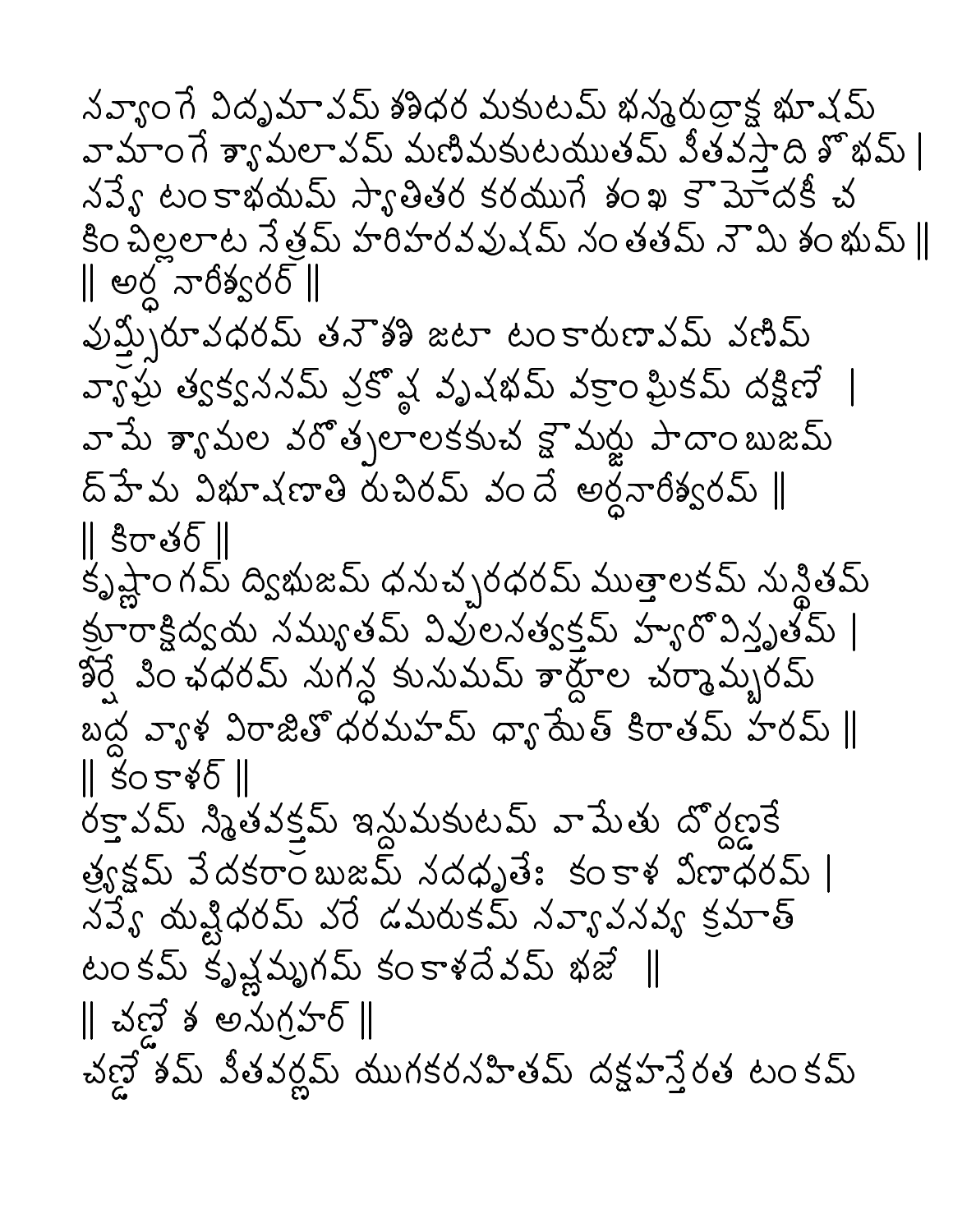పిప్టాణమ్ కృణసారమ్ వరకర నహితమ్ పార్వతీ వామభాగమ్ | చణ్ణౌ శన్యోత్ తమాంగమ్ వ్రతినిహితకరమ్ దక్షభాగే త్రినేత్రమ్  $\Delta \sigma$ ్యలజ్కార యుక్షమ్ శశిశకలధరమ్ గంగయాయుక్త మీడే  $\parallel$  $\parallel$  చక్ర స్టరర్  $\parallel$ విష్ణున్దీకి వురన్డితో రంజలికరో దేవన్య పాదాబ్జయోః అభ్యర్ప్యాక్షిలనక్ నహన్రకమలమ్ నమ్స్తాన్నా ఈశ్వరాత్ | యస్మాచ్చక్రమతో వరమ్ వఖవతే: వద్మాక్ష ఇత్యాజ్ఞయా టం కమ్ కృష్ణమృగమ్ వరమ్ వరకరాత్ చక్రవ్రదమ్ తమ్ భజే  $\parallel$ ∥ నహ ఉమా న్మందర్ ∥ ఉద్యత్ భానునిభమ్ చతుష్కరయుతమ్ కేయూరహారైర్యుతమ్ దివ్యమ్ వన్గధరమ్ జటామకుటినమ్ నంశోథి నేత్రత్రయమ్ వామే గౌర్యుతమ్ నుగన్దముభయోర్ మధ్యే కుమారమ్ న్థితమ్ నో మాన్కం ద్ర విభుమ్ మృగాభయవరమ్ టం కమ్ తథానమ్ భజే  $\parallel$ || ઽకపాదర్ || ధ్యా మేత్ కోటిరవివ్రమ్ త్రినమనమ్ శితామ్ను గంగాధరమ్ హస్తే టం కమ్ మృగమ్ వరాభయకరమ్ పాదైకయుక్తమ్ విభుమ్ | శ $\overline{\mathrm{3\bar{\upsilon}}}$ ్బర్ధక్షిణ వామగక్షభుజయోర్ బ్రహ్మాచ్యుతాభ్యాం యుతమ్ తత్తల్లక్ష్ణ మాయుధైః వరివృతమ్ హన్తత్వయాట్ యాఞ్లలిమ్ || ∥ విఘ్నేశ అనుగ్రహర్ ∥ టం కమ్ కృశ్లమృగమ్ తథానమమలమ్ ప్రాలమ్భి నవ్యాం ఘ్రిహమ్ వామే నిధృతపాద మిన్లు నదృశమ్ త్రయక్షమ్ జటాశేఖరమ్ |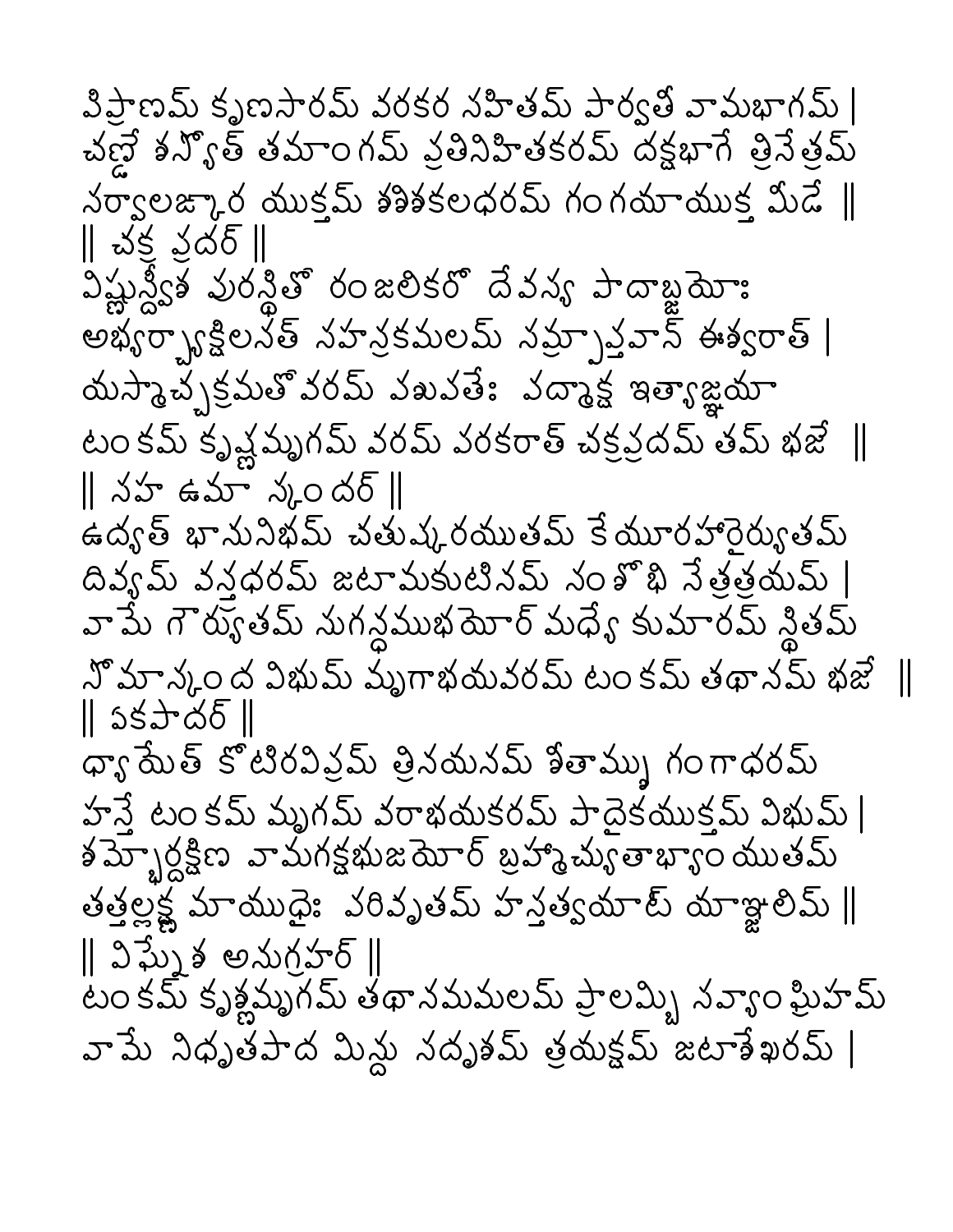వామాంగే ధృత విఘ్నరాజమితరమ్ తన్మూర్ని విన్యవ్యతత్ క్షిత్యానుగ్రహమ్ త్రివుణ్ణధరణమ్ విఘ్న క్రసాదమ్ భజే  $\parallel$  $\parallel$  దక్షిణామూరి  $\parallel$ పాదే నాక్షమ్య భూతమ్ తదువరిగుణితమ్ పాదమేకమ్ నిధాయ వ్యాకుర్వన్ నర్వశబ్దాన్ నిజకటక మహీభాగబాజామ్ మృగాషీణామ్ | వ్యాళమ్ వ్యాఖ్యానముద్రామ్ హతవహకలికామ్ వున్తకమ్ చాక్షమాలా క్ బిభ్ర్ దొర్పిన్ఫ్రతుర్బిన్ న్పురతు మమవురొ దక్షిణామూర్తి6శః ।। అభయవరద హన్తమ్ టంక సారజ్గ యుక్తమ్ శశిధరమహిభూషమ్ వీత వనమ్ తీనేతమ్ | నివమనితకళాట్యమ్ తమ్ వృషారూఢ దేవమ్ ఎచహరణక మిశమ్ చిత్ర విఞాృట్య రూవమ్ ∥ || నుఖాననర్ || శాన్త్రమ్ శ్వేతమ్ త్రినేత్రమ్ రనభుజనహితమ్ కుణ్ణలో త్భాని కర్ణమ్ దణ్ణమ్ ఘణ్ణామ్ కురజ్గమ్వరఖ వణిధరాఖితికమ్ దక్షవామై: విప్రాణమ్ వామపాదమ్ శయితమథవరమ్ లమ్బిభూతన్త పాదమ్ వా పేు గౌర్యాన పేుదమ్ శశీధరమకుటమ్ తమ్ నుఖానీనమీడే ∥ ∥ లిజ్ౖోదృవర్ ∥ దేవమ్ గర్భగృహన్య మానకలితే లిజ్గే జటాశేఖరమ్ కట్యానక్తకరమ్ వరైన్స్ తతతమ్ కృష్ణమ్ మృగళ్ చాభయమ్ | నవ్యే టం కమమేయ పాదమకుటే బ్రహ్మాచ్యుతాభ్యామ్ యుతమ్